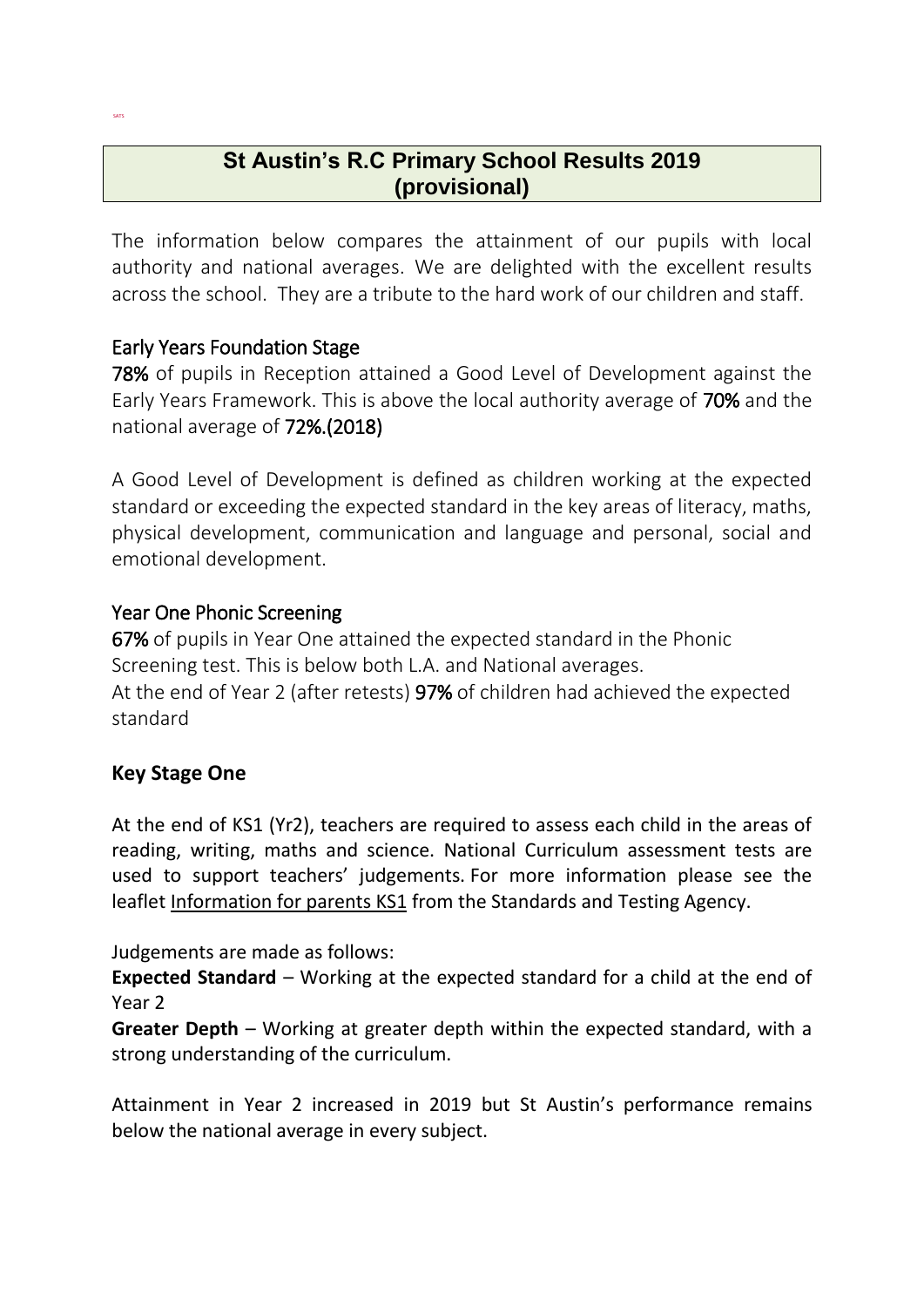| <b>END OF KS1 SATs RESULTS</b>                                    | St Austin's 2019<br>% | <b>Local Authority</b><br>Average - 2019 | <b>National Average</b><br>2018 |
|-------------------------------------------------------------------|-----------------------|------------------------------------------|---------------------------------|
| $\left  \text{Reading} - \text{Expected} \right $<br>Standard     | 67%                   | 74%                                      | 75%                             |
| <b>Reading - Greater Depth</b>                                    | 7%                    | 21%                                      | 26%                             |
|                                                                   |                       |                                          |                                 |
| <b>Writing - Expected</b><br>Standard                             | 60%                   | 69%                                      | 70%                             |
| <b>Writing - Greater Depth</b>                                    | 0%                    | 12%                                      | 16%                             |
|                                                                   |                       |                                          |                                 |
| <b>Maths - Expected</b><br>Standard                               | 73%                   | 75%                                      | 76%                             |
| <b>Maths - Greater Depth</b>                                      | 13%                   | 19%                                      | 22%                             |
|                                                                   |                       |                                          |                                 |
| Science - Expected<br>Standard                                    | 73%                   | 79%                                      | 83%                             |
|                                                                   |                       |                                          |                                 |
| Reading, Writing and Maths combined -<br><b>Expected Standard</b> | 53%                   | 65%                                      | <b>TBC</b>                      |
| Reading, Writing and Maths combined -<br><b>Greater Depth</b>     | 0%                    | 9%                                       | <b>TBC</b>                      |

# **Key Stage Two**

Children in Year 6 are also assessed on their knowledge and understanding of the curriculum.

The results of the SATs (tests) are reported using a scaled score, where a score of 100 represents the expected standard. The highest possible score is 120 and the lowest is 80.

Children are awarded one of the following Teacher Assessment judgements in writing:

**Expected Standard -** Working at the expected standard for their age

**Greater Depth -** Working at greater depth within the expected standard and has a strong understanding of the curriculum.

In addition to these measures and in line with requirements, we have reported the percentage of children achieving a **High Standard.** Children with a scaled score of 110 and above are included in this group.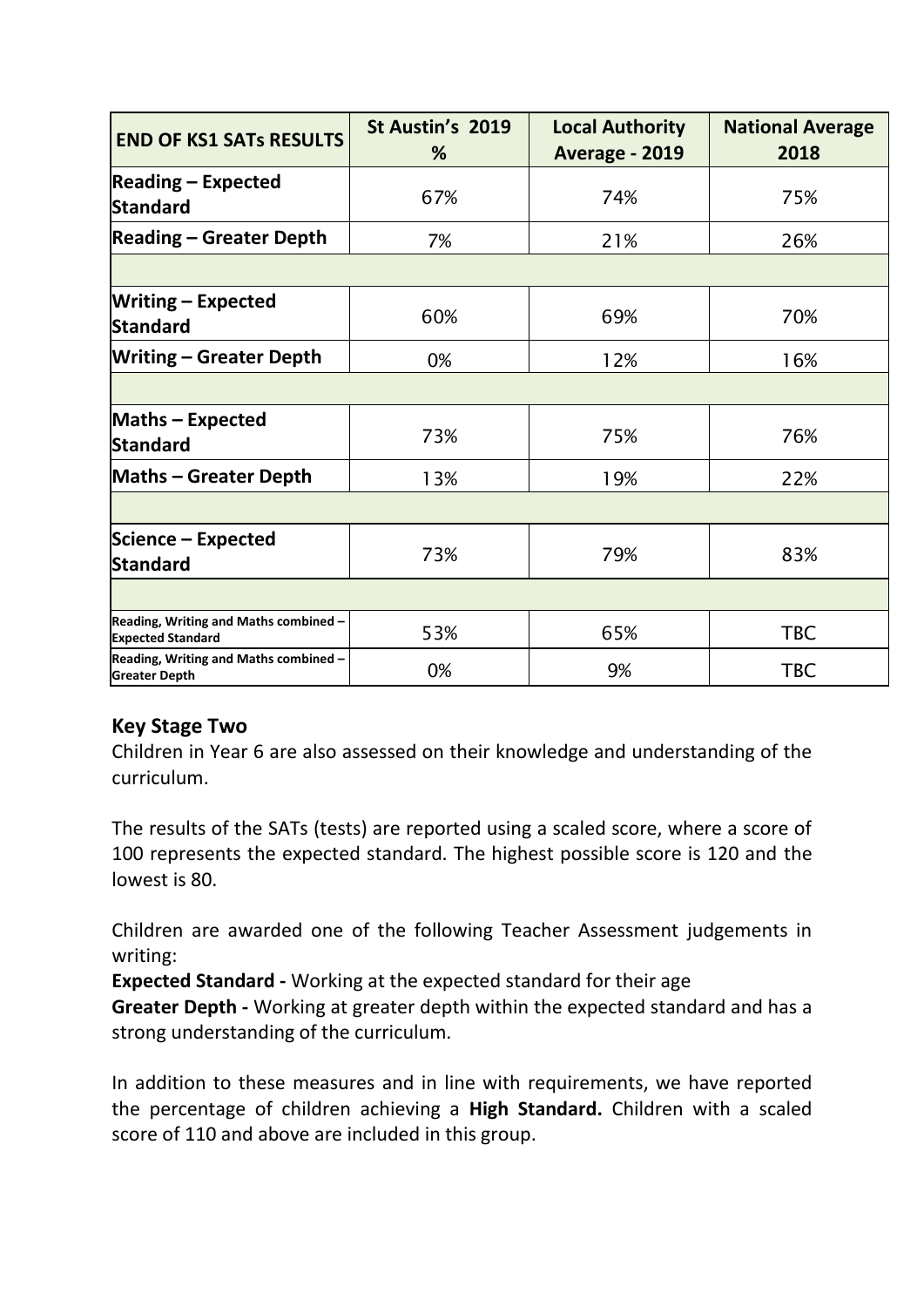Year 6 pupils were assessed in reading, writing, grammar, punctuation and spelling, maths and science. For further information, please see the leaflet [Information for parents KS2](https://www.gov.uk/government/publications/2017-national-curriculum-assessment-results-at-the-end-of-key-stage-2-information-for-parents) from the Standards and Testing Agency.

Our results are extremely pleasing. St Austin's pupils performed above the national average in all subject areas. St Austin's attainment is also above local authority averages in all areas at the expected standard

| <b>END OF KS2 SATS RESULTS</b>                                         | <b>St Austin's</b><br><b>Performance</b><br>2019 | <b>Local Authority</b><br><b>Average</b><br>2019 | <b>National Average</b><br>2019 |
|------------------------------------------------------------------------|--------------------------------------------------|--------------------------------------------------|---------------------------------|
| <b>Reading - Expected Standard</b>                                     | 81%                                              | 73%                                              | 73%                             |
| <b>Reading – High Standard</b>                                         | 32%                                              | 27%                                              | 27%                             |
| <b>Reading - Average Scaled</b><br><b>Score</b>                        | 105                                              | 104                                              | 104                             |
|                                                                        |                                                  |                                                  |                                 |
| <b>Writing*</b> - Expected Standard                                    | 87%                                              | 80%                                              | 78%                             |
| <b>Writing* - Greater Depth</b>                                        | 13%                                              | 21%                                              | 20%                             |
|                                                                        |                                                  |                                                  |                                 |
| Spelling, punctuation and Grammar-<br><b>Expected Standard</b>         | 84%                                              | 79%                                              | 78%                             |
| Spelling, punctuation and Grammar-<br><b>High Standard</b>             | 45%                                              | 37%                                              | 36%                             |
| Spelling, punctuation and Grammar-<br><b>Average Scaled Score</b>      | 108                                              | 106                                              | 106                             |
|                                                                        |                                                  |                                                  |                                 |
| <b>Maths - Expected Standard</b>                                       | 81%                                              | 78%                                              | 79%                             |
| <b>Maths - High Standard</b>                                           | 32%                                              | 26%                                              | 27%                             |
| <b>Maths - Average Scaled Score</b>                                    | 106                                              | 105                                              | 105                             |
|                                                                        |                                                  |                                                  |                                 |
| <b>Science* - Expected Standard</b>                                    | 84%                                              | tbc                                              | 83%                             |
|                                                                        |                                                  |                                                  |                                 |
| Reading, Writing and Maths combined -<br><b>Expected Standard</b>      | 71%                                              | 65%                                              | 65%                             |
| Reading, Writing and Maths combined -<br>Greater depth/higher standard | 6%                                               | 10%                                              | 11%                             |

*Teacher Assessment\**